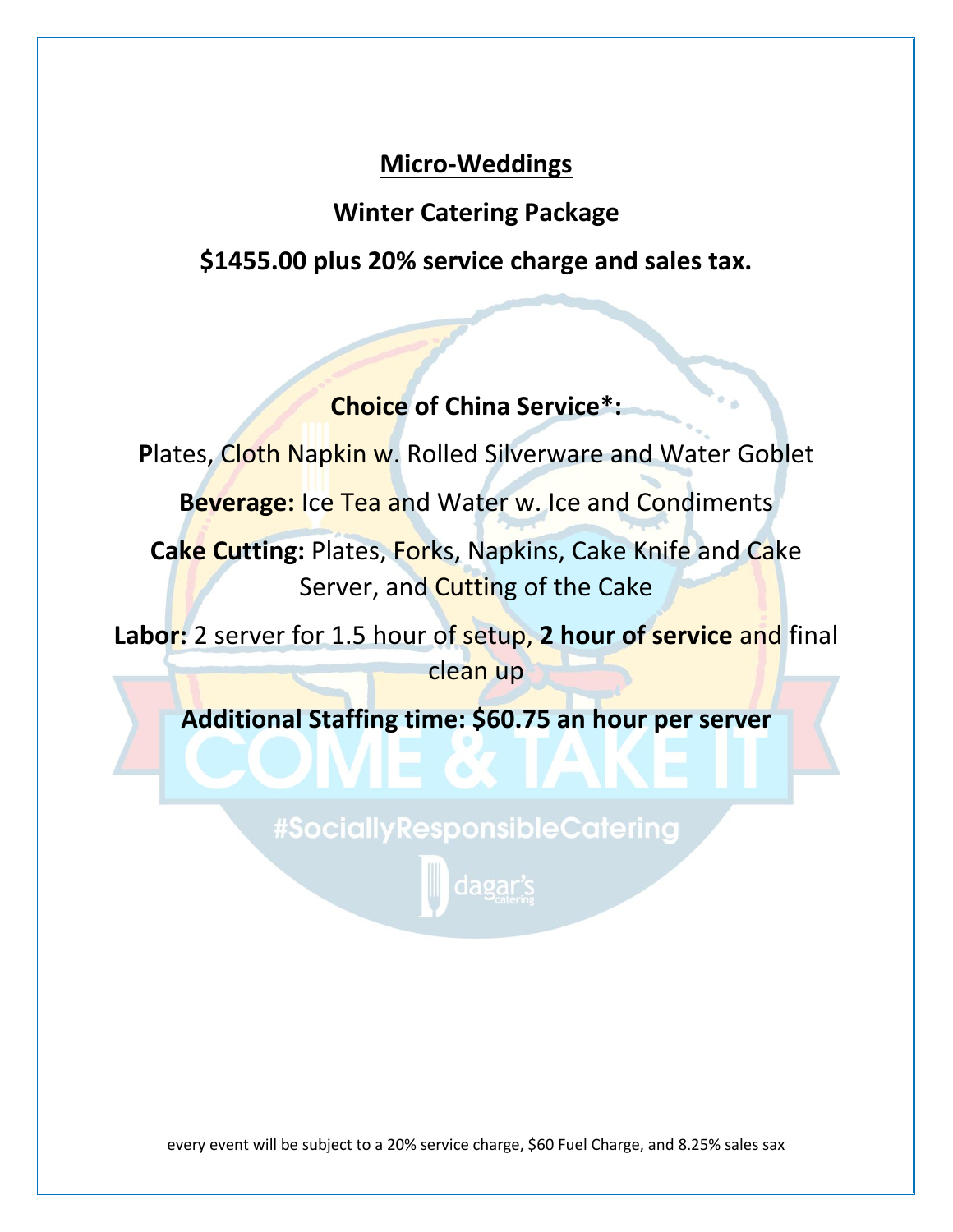# **Choice of One Menu**

# Soup, Salad and Spud

Texas Field Green Salad w. Granny Smith Apples, Candied Pecans w. Apple Garlic Vinagertte

# Choice of One Soup

Chicken Tortilla or Texas Chili

## Spud

Baked Potato | Whipped Butter | Sour Cream | Bacon Bits

# Bread

Jalapeno Cornbread and Fresh Baked Rolls w. Butter

## Additional proteins can be added for a nominal fee.

Brisket- \$240.00

Chicken- \$240.00

Texas BBQ

Slow Smoked Sliced Brisket| Potato Salad| Cowboy Style Beans| Pickles and Onions| Fresh Baked Rolls

Street Taco Bar

Corn & Flour Tortillas

Smoked Beef Tenderloin |Pulled Pork Carnitas | Grilled Ancho Chicken Grilled Pineapple Salsa | Black Bean Corn Relish | Pico de Gallo Fire Roasted Salsa | Diced Onions | Chopped Cilantro |

Lime Wedges | Spanish Rice| Mexican Beans

# Citrus Chicken

Garden Salad with Ranch and Italian Dressing

# #Socially Recitrus chicken le Catering

Grilled Vegetables| Fresh Baked Rolls and Butter

dagar s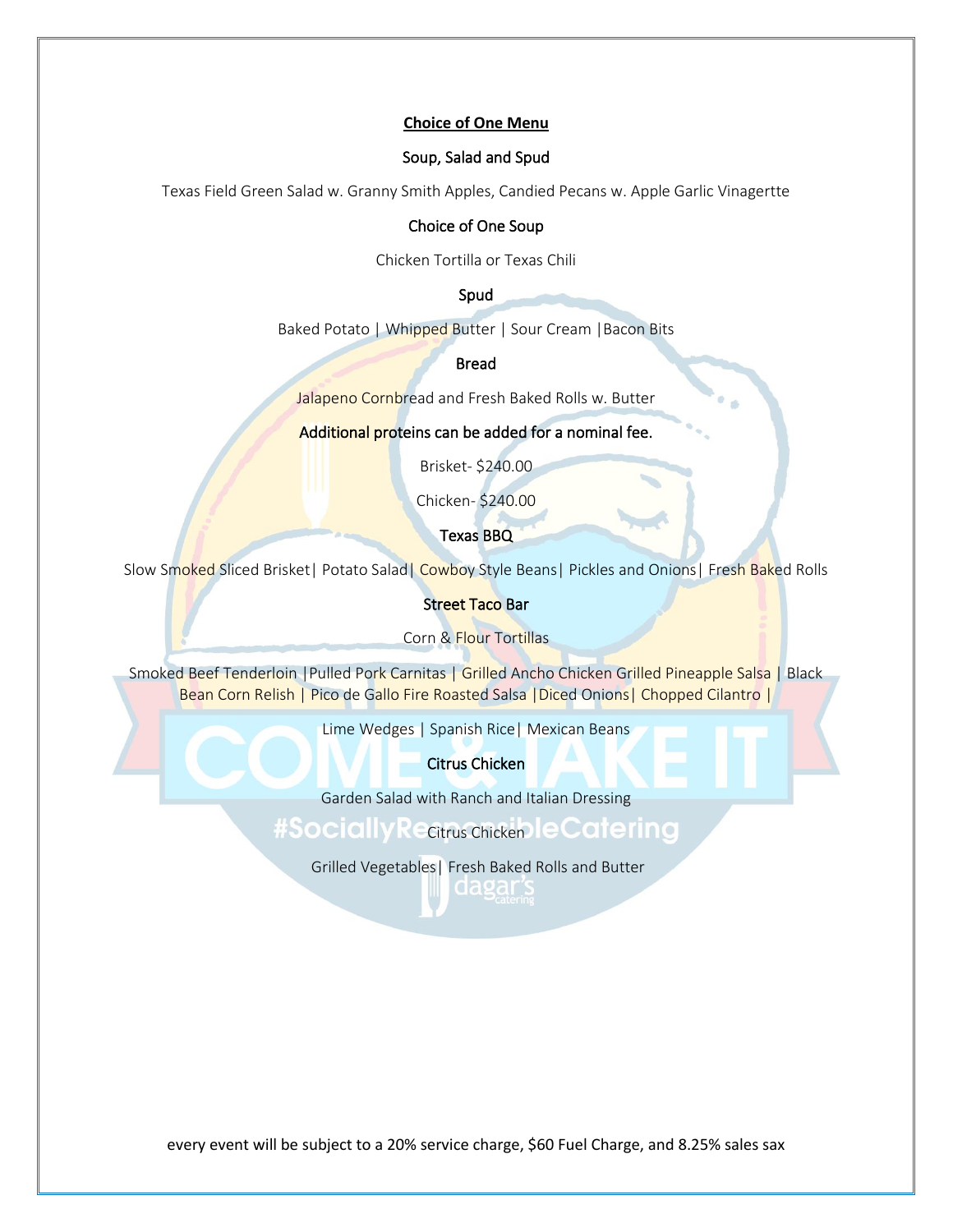## Grazing Table

Assorted Cured Meats

Prosciutto | Salami | Pepperoni | & Various House-Smoked Meats

Assorted Artisanal Cheeses

Assorted Accompaniments

Seasonal Vegetable w. Hummus | Assorted Nuts | Olives

Seasonal Fresh Fruit | Seasonal Fruit Chutney | Bruschetta | Artisan Breads Crackers

## South of the Border

Dagar's Famous Queso | Pico de Gallo | Guacamole | Picadillo

Mexican Fruit Cup with Tajin | Chicken Diablos

## Classic Buffet

Silverdollar Sandwiches: Ham and Cheese | Roast Beef and Cheese | Smoked Turkey and Cheese

Mustard and Mayo

Vegetable Display w. Thick Ranch Dressing | BBQ Kettle Chips | Spiced Fruit Salad

#### Winter Bites

Roasted Beets Crostini w. Toasted Nuts, Goat Cheese w. Balsamic Reduction |

Cranberry Crab Cake Bites w. Chipolte Ailoli | Apple Baked Brie Bites |

Ratatouille Mushroom | Chicken Caprese Pops#SociallyResponsibleCaterina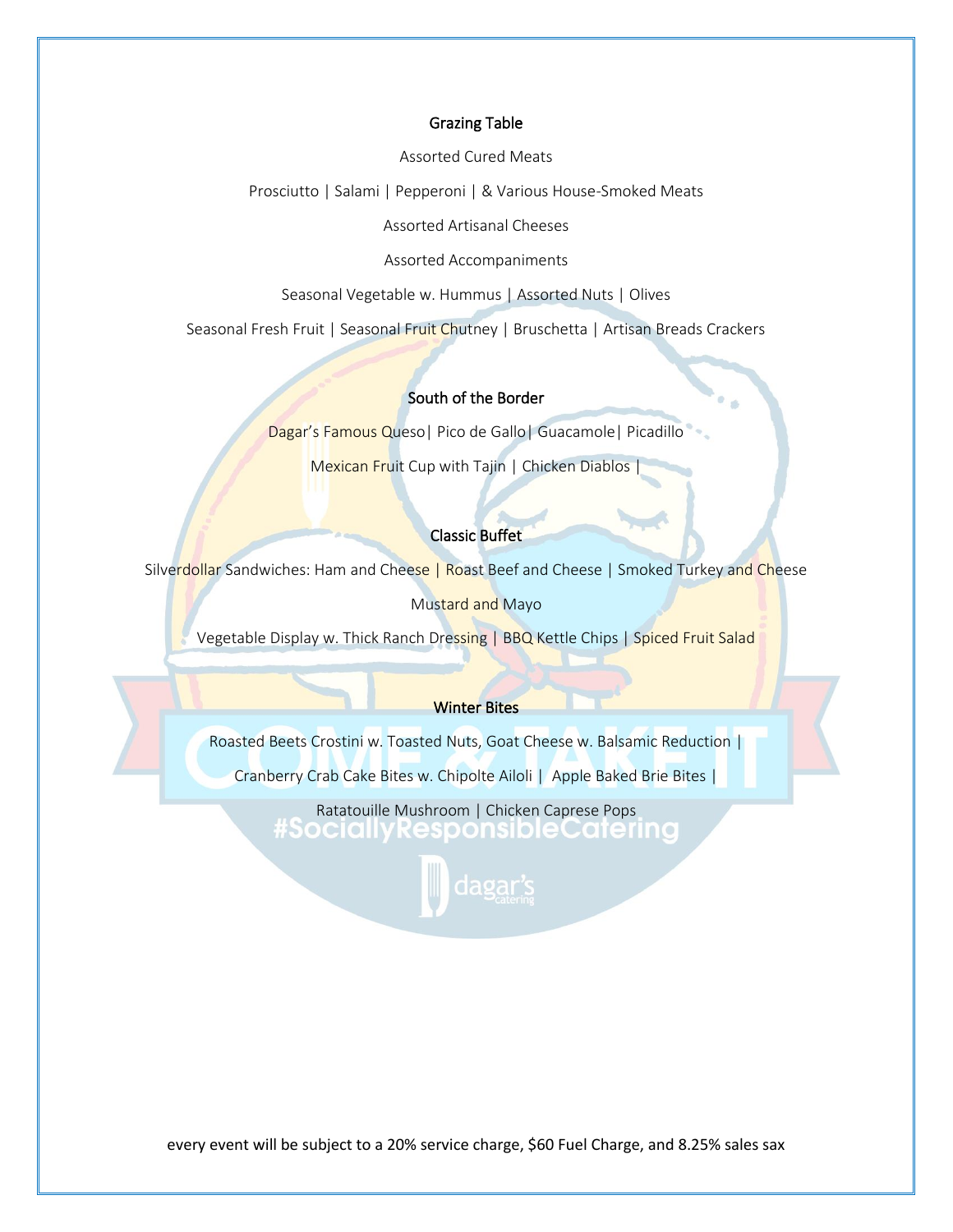Add Ons….

### **House Made Lemonade**

## **Individually Packaged Lemonade**

Blueberry Lavender Lemonade

Strawberry Jalapeno Lemonade

Traditional Lemonade

\$144.00 per package

**House-Made Iced Tea**

**Individually Packaged Iced Tea**

Sweet Tea

Iced Tea

Mint Sweet Tea

Apple Cider Tea

\$144.00 per package

## **Apple Cider Bar**

Warm Apple Cider | Cinnamon Sticks | Caramel Pieces | Orange Slices | Brown Sugar Cinnamon Sryup | Pumpkin Spice Syrup

\$195.00 per package

**Coffee Bar**

Fresh Brewed Coffee | Creamer | Peppermint Syrup | Hazlenut Syrup | Vanilla Syrup | Amertto Syrup | Nutmeg | Cinnamon | Coco Powder

> \$144.00 per package Cotering **#Socially**

> > dagar's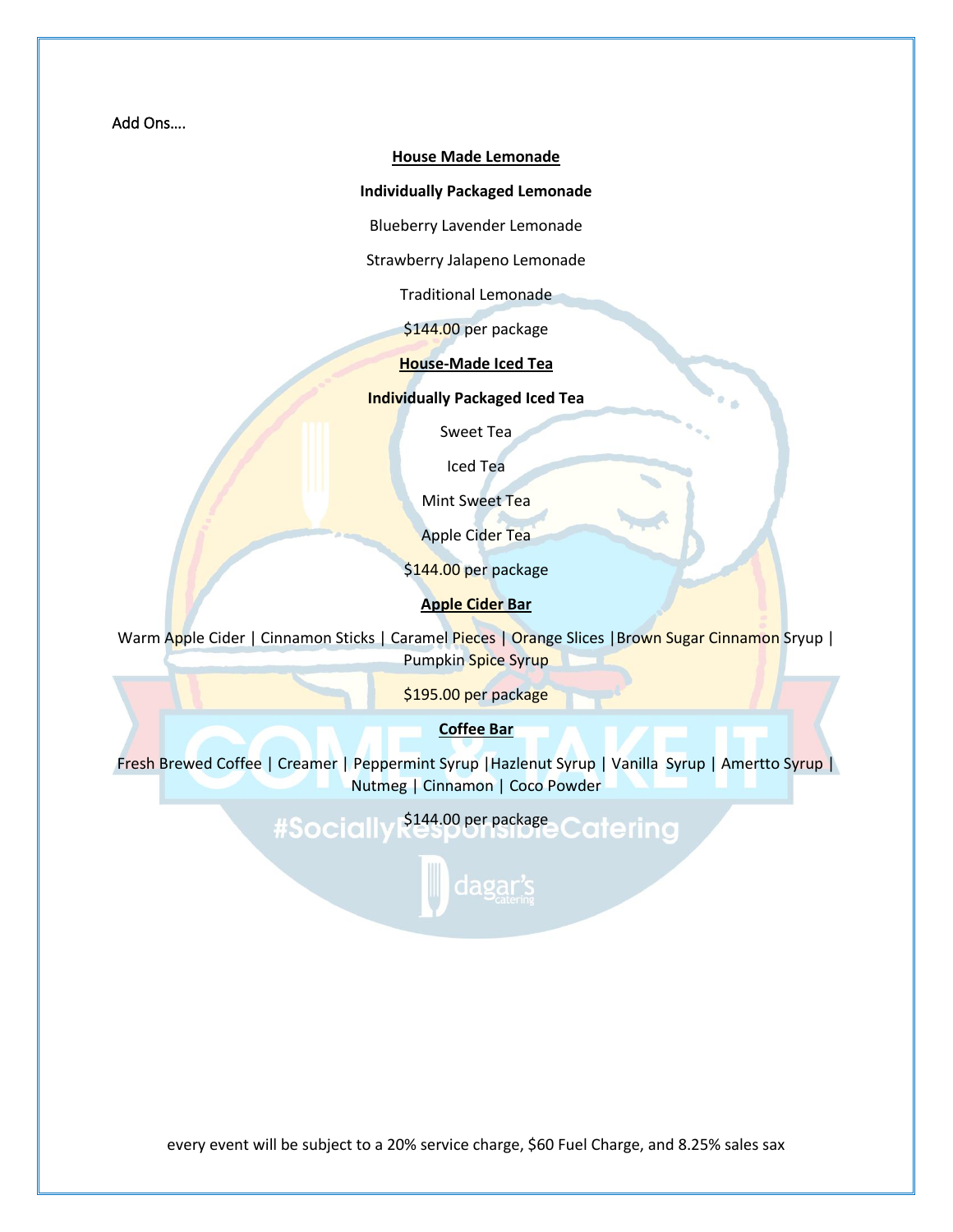Add More…

## **Hors d' oeuvres**

**Choice of 3- \$9 per guest**

### **Fall and Winter Appetizers**

Roasted Beets Crostini w. Toasted Nuts, Goat Cheese w. Balsamic Reduction

(Vegetarian) | Ratatouille Stuffed Mushrooms (Vegan) |

Sweet Potato Avocado Tartare(Vegan)

Cranberry Crab Cake Bite w. Chiplote Aioli | Chimichurri Steak Pops

Caramel Pecan Brie Phyllo Cups | Citrus Chicken w. Tahin Pop

# **Texas Appetizers**

Brisket Egg Rolls w. Spicy BBQ Sauce | Chicken Diablos Pops | Shrimp Diablos Pops

Scallop Ceviche Cucumber Cups | Shrimp Ceviche Cucumber Cups

White Fish Ceviche Cucumber Cups | Ancho Chicken Jalapeno Poppers

Frito Pie Bites | Shrimp and Grits Cup

## **70 Years of Best Sellers**

Mushroom Sherried Meatballs | Crab Salad Stuffed New Potatoes | Twice Baked Potato Bites

Southern Deviled Eggs | Lavosh Sandwiches

Chimichurri Smoked Beef Tenderloin Crostini | Mediterranean Stuffed Mushrooms

Caramel Apple Goat Cheese Purses

Fresh Fruit and Cheese Display (counts as 2)

#SociallyResponsibleCatering

dagar's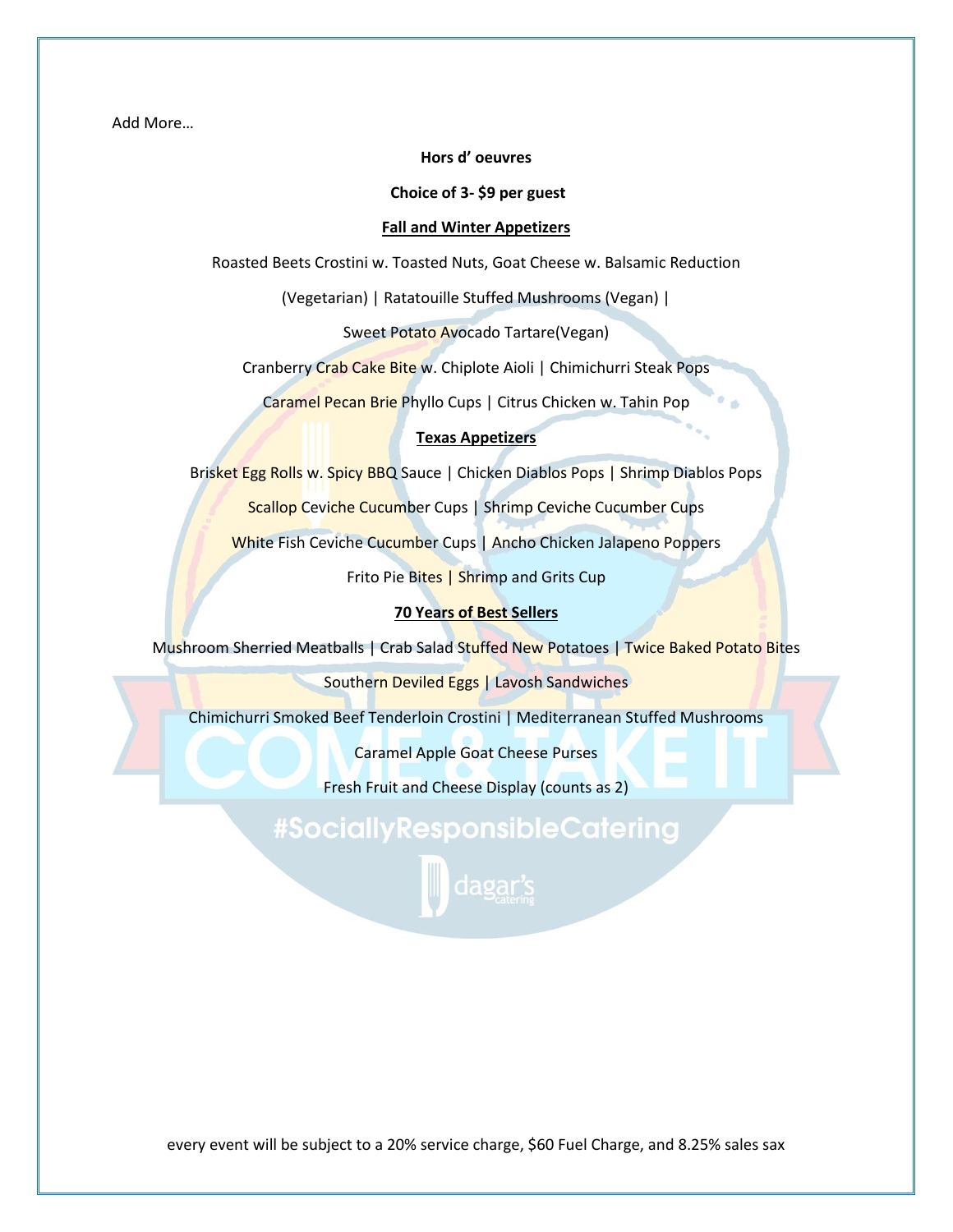

Add More…

# **Stationary Appetizers**

# **Queso Station-\$8.50 per guest**

Dagar's Famous Queso| Pico de Gallo| Guacamole| Picadillo

# **Avocado Bar- \$7.60**

Fresh Avocados Served w. Black Bean & Corn Salsa | Fresh Pico de Gallo | Fresh Squeezed Lime Juice

# *Choice of Two:*

Shrimp Ceviche Ancho Diced Chicken White Fish Ceviche Scallop & Mango Ceviche

*Uniformed Chef Required for an Additional Fee*

**The "Combo"- \$7.60**

Brisket w. Jalapeno & Onion Marmalade Sliders

Pulled Pork w. Sriracha Slaw Slider

# BBQ Kettle Chip

Chocolate Milkshake Shooter & Strawberry Milkshake Shooter